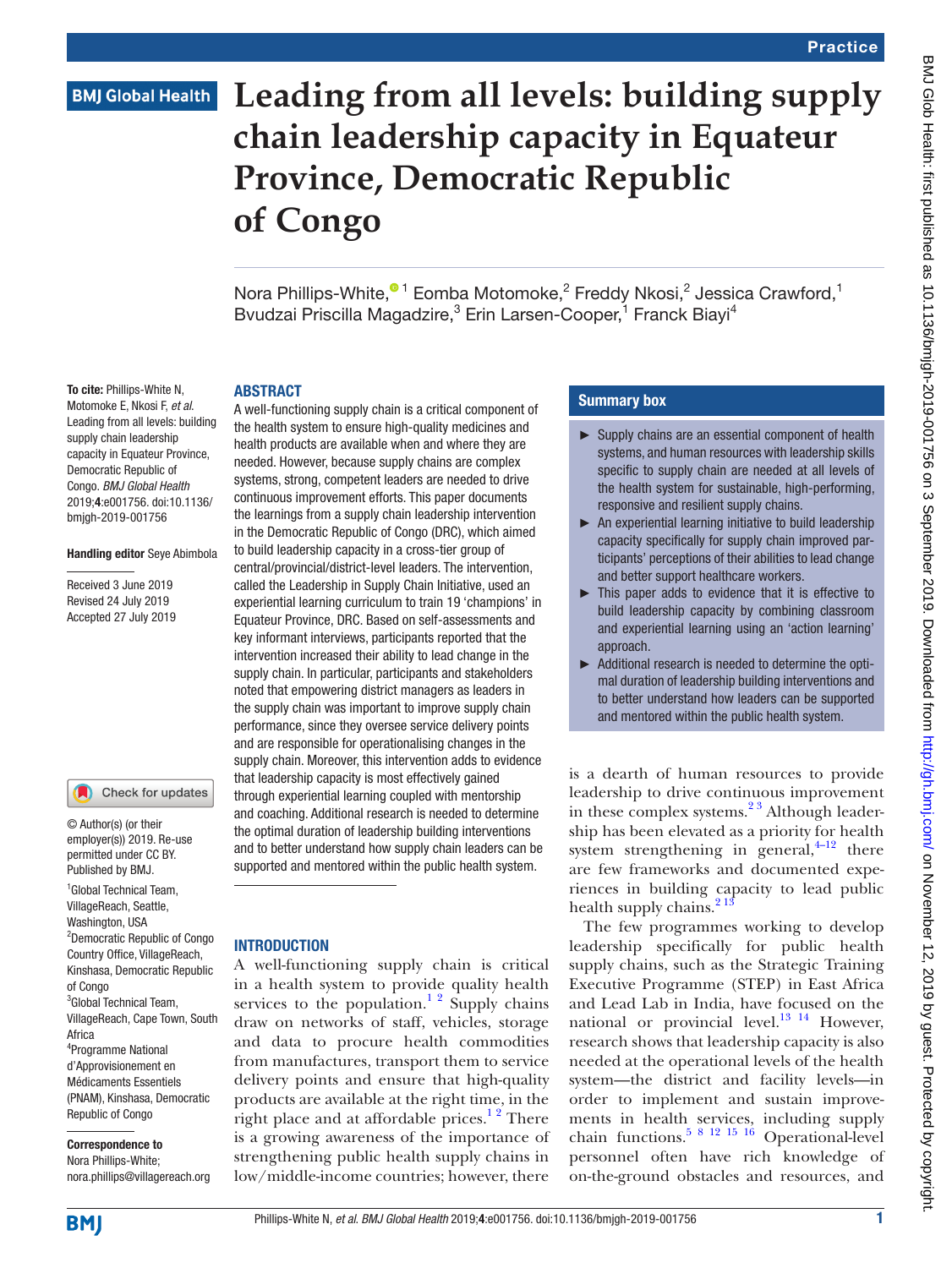are well positioned to take leadership roles in improving supply chain performance. $8^{12}$  15 17 To address the need for leadership in supply chain at all levels of the health system, the Leadership in Supply Chain Initiative (LSCI) was implemented in Equateur Province, Democratic Republic of Congo  $(DRC)$ .<sup>18</sup> This initiative was a collaboration between the Ministry of Health of the DRC and VillageReach, an international non-profit that works with governments to solve healthcare delivery challenges in low-resource communities.<sup>[19](#page-5-4)</sup>

#### **SETTING**

The DRC is the largest and most populous Francophone country in Africa, with a population of nearly 77million people.[20](#page-5-5) Although it is rich in natural resources, the DRC's poverty rate is among the highest in the world and the country has experienced significant political instability and conflict. $^{20}$  Equateur Province, in the northwest of the country, faces particular challenges in the distribution of health products. The population is dispersed in remote, rural areas divided by the Congo River and its tributaries, which are the major transportation network in the province. Many common supply chain challenges found in low/middle-income countries are exacerbated in Equateur Province, including a limited supply chain workforce, insufficient storage and cold chain equipment, poor quality and insufficient data, and limited transportation infrastructure. As a result, supply chain performance tends to be poor, as indicated by both high stockout rates and high rates of overstock and expiry of health products.<sup>21</sup>

# The Leadership in Supply Chain Initiative

The LSCI was designed to build capacity and position participants, called 'champions,' as leaders in the supply chain by engaging them to develop, implement and sustain supply chain improvements. In this way, LSCI used an 'action learning' approach, which combines classroom-based training with experiential opportunities to apply skills and has been shown to be a promising approach for building leadership capacity.<sup>68–11</sup> The LSCI integrates action learning with well-known models of change leadership, including Kotter's 8-step process for leading change<sup>22</sup> and Lewin's changing as three steps, $23$ 



<span id="page-1-0"></span>Figure 1 Timeline of the implementation of the Leadership in Supply Chain Initiative in Equateur, Democratic Republic of Congo.

in a three-stage curriculum: 'Innovate,' 'Do' and 'Review' [\(figure](#page-1-0) 1). This model was first applied in 2015 through the Lead Lab initiative in India by the USAID|DELIVER project, which focused on leadership capacity at the state level.<sup>13</sup> The LSCI builds on the work of Lead Lab by extending the intervention to district managers and training national/provincial/district-level champions together to lead change.

#### Application of the Leadership in Supply Chain Initiative in Équateur Province, DRC

The LSCI was implemented in Équateur Province, DRC as part of a collaboration between the Ministry of Health and VillageReach. This collaboration, which began in March 2017 and is ongoing, aims to improve the performance of the public health supply chain through a multipronged approach. In addition to building supply chain leadership capacity in the health system, it also includes optimising the public health supply chain design and improving the use of data in decision-making.<sup>18</sup> The subsequent sections of this paper describe the implementation and lessons learnt from the LSCI, which took place from August to December 2017.

#### The Innovate stage

In Équateur Province, the LSCI Innovate stage was centred on a 3-day classroom-based workshop in August 2017 that included 19 champions from the central, provincial and district levels. The workshop was facilitated by the VillageReach DRC Country Director, Programme Manager, Supply Chain Advisor and Provincial Project Manager. During the workshop, the facilitators introduced the LSCI model and facilitated classroom-based activities that aimed to provide the champions with foundational change leadership competencies rooted in supply chain. These competencies included teambuilding, supply chain assessment, advocacy for supply chain as an essential function of the Ministry of Health, mentorship and supportive supervision, and developing and implementing action plans.

As the culmination of the workshop, the champions defined key challenges in the supply chain and created a vision for a short-term change: to improve supply chain management at the district level by December 2017. The champions then developed an action plan for the next 3months to work towards their vision and practice change leadership. They prioritised two key activities in the action plan: (1) to train frontline healthcare workers in supply chain management, and (2) to improve their own skills in conducting supportive supervision.

# The Do stage

During the Do stage, the champions worked to accomplish the activities they defined in their action plan. Drawing on action learning principles, mentorship and coaching are a key part of the LSCI model, particularly during the Do stage. To this end, VillageReach staff accompanied the champions as they carried out the Do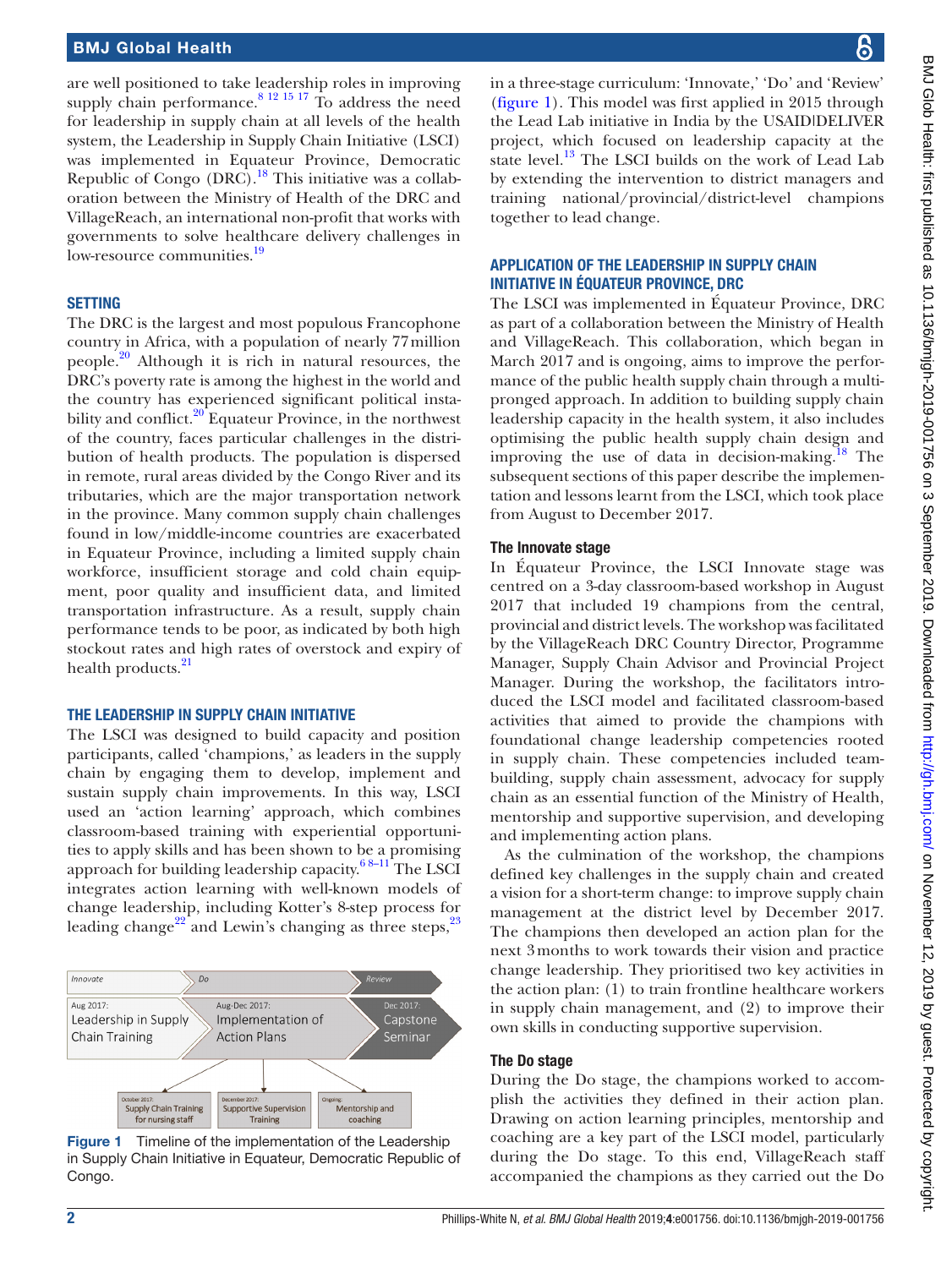Do stage is shown in [figure](#page-1-0) 1.

recognising what they were doing well.

December 2017.

stage. In addition, a WhatsApp group was created with the aim of providing a platform for peer mentoring and for champions to share their experiences, seek and share advice, and build team spirit. The WhatsApp group was moderated by VillageReach staff, who were also available to respond to concerns that the champions could not address themselves, and who occasionally sent messages to check in with the group and initiate discussions after periods of inactivity. The timing of these activities in the

To train frontline healthcare workers in supply chain management, the provincial and district champions worked together to plan and co-facilitate in-person trainings in three districts for 125 nurses and nurse assistants. These trainings targeted basic supply chain management tasks that nursing staff were responsible for accomplishing in their health centres, including how to inventory products, maintain records, complete order forms and store products safely. Following the trainings, the champions conducted supportive supervision every other month to observe the nursing staff's supply chain management practices, provide on-the-job training to address gaps or deficiencies and motivate nursing staff by

The second key activity in the action plan, to improve champions' skills in conducting supportive supervision, was intertwined with training and support of frontline healthcare workers. VillageReach staff acted as mentors and accompanied supervision teams made up of district and provincial champions to provide on-the-job training in supportive supervision of healthcare workers. Towards the end of the Do stage, the champions decided that it was important to share supportive supervision skills with their peers who were not directly participating in the LSCI. To that end, the champions worked with VillageReach to train 37 provincial and district managers on supportive supervision and on-the-job training in

BMJ Global Health Finally, in the Review stage, the champions came together for a capstone workshop, which focused on appraising progress on the action plan and continuing to strengthen leadership skills. During the capstone, the champions also developed the next series of actions for supply chain improvement. Based on the experience from the first phase of supply chain improvement, the next series of actions prioritised data collection and use. The capstone also continued to promote teamwork among the champions and across levels to institutionalise the importance of a shared vision and of leading from all levels to achieve

**EVALUATION** 

the vision together.

The Review stage

The results of the LSCI were measured through self-evaluations completed by 19 champions as well as through two focus group discussions with nursing staff and openended interviews with 8 champions conducted by VillageReach staff following the review phase. Qualitative data were analysed using a general inductive approach to determine thematic codes, which were reviewed and validated by VillageReach's programme evaluation team.<sup>24</sup> Results were also presented to Ministry of Health officials involved in the LSCI for review and feedback.

#### Lessons learnt

#### Effectiveness of action learning in leadership capacity building

Based on the champions' self-evaluations at the end of the initial workshop  $(n=19)$ , the vast majority  $(94\%)$ felt that classroom-based activities in the Innovate stage allowed them to build leadership competencies [\(table](#page-2-0) 1). However, at least a third of the champions felt that they could not apply or still needed assistance to apply any given competency. Thus, while the classroom-based activities helped the champions gain some new skills and competencies, they felt they needed additional support

<span id="page-2-0"></span>

| <b>Table 1</b><br>Results of the champions' self-assessments                                                                                      |                                             |                                                |                                                   |
|---------------------------------------------------------------------------------------------------------------------------------------------------|---------------------------------------------|------------------------------------------------|---------------------------------------------------|
| Self-Assessment: Do you believe you have the competency to                                                                                        | I cannot<br>currently<br>accomplish<br>this | I can<br>accomplish<br>this with<br>assistance | I can<br>accomplish<br>this without<br>assistance |
| Describe the objectives and concepts of the teamwork approach?                                                                                    | 5.56%                                       | 33.33%                                         | 61.11%                                            |
| Assess provincial supply chains and determine areas for improvement?                                                                              | 5.56%                                       | 55.56%                                         | 38.89%                                            |
| Advocate for supply chains in public health as an essential component of the Ministry of<br>Health?                                               | 5.56%                                       | 83.33%                                         | 11.11%                                            |
| Support public health workers in acting as 'change agents' and 'champions' who<br>promote organisational improvements in health service delivery? | 5.88%                                       | 29.41%                                         | 64.71%                                            |
| Engage a network of leaders in the targeted provinces across health programme?                                                                    | 5.56%                                       | 55.56%                                         | 38.89%                                            |
| Engage a network to collaborate with other participants across public/private-sector<br>health supply chains?                                     | 5.56%                                       | 55.56%                                         | 38.89%                                            |
| Develop a team action plan to improve the provincial supply chain?                                                                                | 5.56%                                       | 50.00%                                         | 44.44%                                            |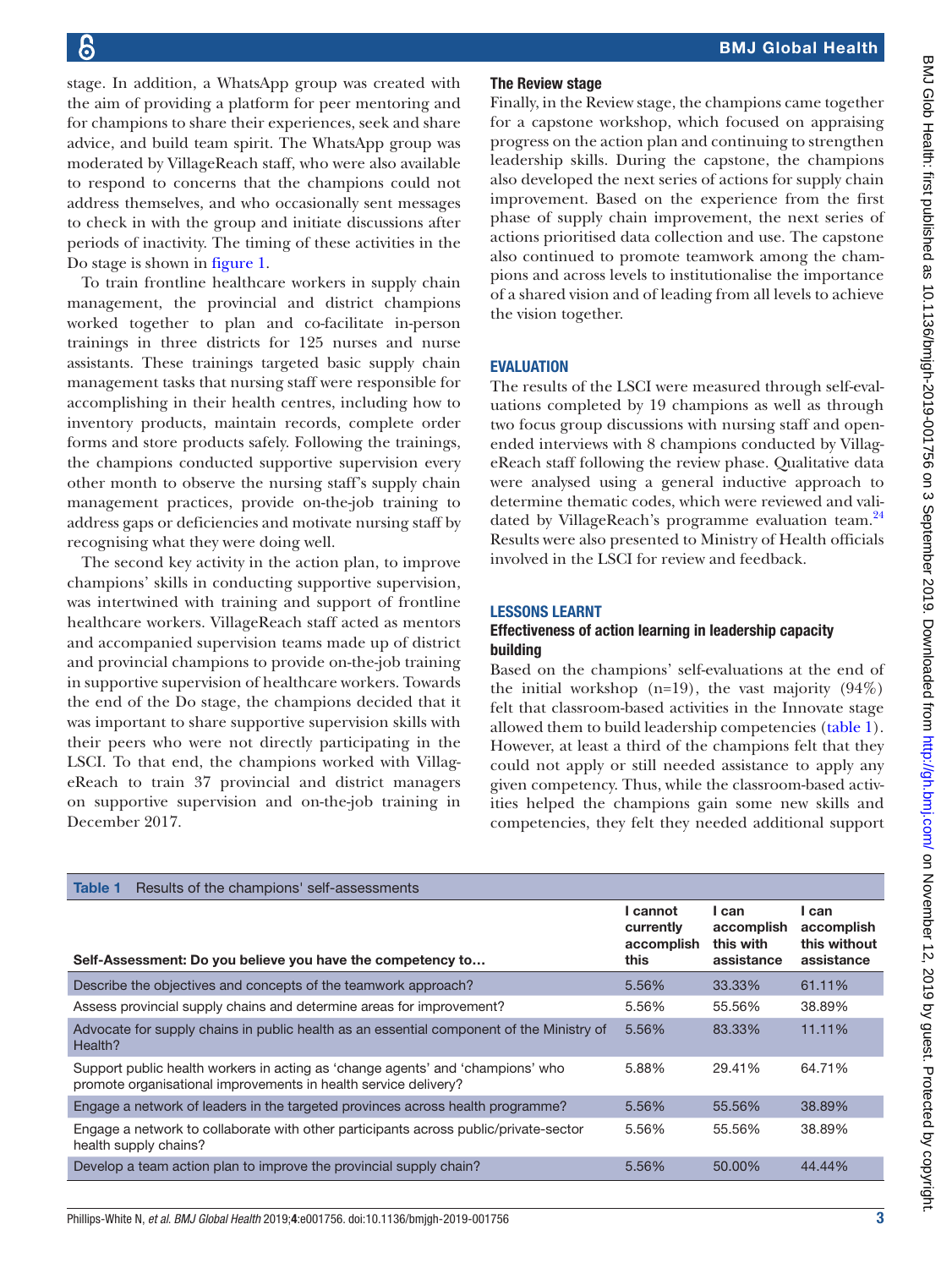to fully master these skills. The LSCI addressed this need by combining classroom-based skills building with experiential opportunities to apply those skills through action learning. This adds to evidence that action learning represents a promising approach for building leadership capacity.[6 8–11](#page-5-7)

# Combining action learning with the resources and opportunities to lead change

In this case, the LSCI was integrated into a larger intervention to improve supply chain performance. This provided the champions with a concrete opportunity to apply and practice their leadership skills in a realworld situation. In doing so, the LSCI built on existing research that leadership is not simply a set of cognitive skills that can be mastered through didactic methods. $6$ Rather, leadership must be cultivated as part of a person's identity through application and practice in addressing real-world challenges and making changes[.6 8 9 12](#page-5-7) Furthermore, the LSCI seemed to strengthen the overall intervention by helping managers develop leadership skills to drive the changes in supply chain.

In addition, it appears to be important that the overall intervention in Équateur Province was flexible enough to allow the champions to define the actions they wanted to take in the Do stage. Although this intervention did have high-level goals and objectives, it afforded the champions enough space to set their own priorities in their action plans. For example, the supply chain training for nursing staff and supportive supervision training for district and provincial staff were not originally part of VillageReach's workplan, but there was enough flexibility to provide resources for these activities. Interventions with a leadership capacity building component are unlikely to be effective if they do not provide emerging leaders with genuine opportunities to influence and lead change.

# Building district-level leadership capacity

The LSCI built on supply chain leadership programmes such as Lead Lab<sup>13</sup> and  $\widehat{\text{STEP}}^{14}$  by extending this model to the district level. By including champions from the lower levels of the supply chain in defining a vision and plan for change, it helped ensure buy-in from the personnel responsible for day-to-day implementation and oversight. Moreover, it positioned district health managers as champions for making these changes. As one district manager described:

Before (the LSCI), we were a little reluctant (about the changes in the supply chain)…but (the LSCI) changed our way of seeing things. [Before,] everything (all the indicators) was always just poor, poor, poor, poor. But when you have these trainings and you are able to share a vision with the healthcare workers, you start to have hope and optimism about how things can change and become better.

In addition, the focus on leadership specifically for supply chain seemed to be important for the district managers' ability to lead change. These personnel are typically medical professionals who are well qualified to

treat patients, but have had little training in supply chain management or leadership skills and cannot fully leverage their knowledge and experience to improve supply chain performance. $\frac{2}{3}$   $\frac{17}{7}$  The focus on supply chain, rather than leadership in general, appeared to be important in increasing district managers' ability as leaders because they felt more confident in their knowledge of supply chain best practices. As one district manager puts it, "the supervisor needs to know more than the supervisee (to provide effective supervision)." This indicates that interventions aimed at strengthening supply chains should target both technical and leadership skills to empower staff to lead and sustain changes.

# Inclusion of participants across administrative tiers

Several participants noted that a strength of the LSCI was that it brought central/provincial/district-level managers together as a team with the capabilities to support each other in achieving a shared vision. Through work in cross-tier teams, provincial staff were able to observe as district staff built competencies, which seemed to result in increased trust between levels. As a provincial manager noted, "They (district managers) are really beginning to internalise (supply chain leadership competencies)." This supports the existing evidence that cross-tier participation in leadership capacity building is important to ensure that a vision for change is shared across the levels of the health system and helps higher-level officials to recognise leadership capacity at the operational level.<sup>811</sup>

In addition, inclusion of both provincial and district staff in field-based activities during the Do stage provided the opportunity for provincial champions to coach district champions in providing supportive supervision for healthcare workers. According to a provincial manager, "Training and capacity building through joint (provincial and district) visits to the (service delivery points)… (allowed for) true capacity building." As a result, staff at all levels felt supported in developing the necessary skills to lead change in improving supply chain performance.

# Importance of mentoring and supportive supervision

In key informant interviews following the Review stage, champions repeatedly identified on-the-job mentoring and supportive supervision as key factors in improving supply chain performance. For example, many of the nursing staff reported that they had never been formally trained in the logistics functions that they were expected to undertake as part of their jobs such as stock-keeping, ordering and reporting. Participants noted that providing training and coaching for the nursing staff in these skills helped improve stock management in health facilities. During supportive supervision, district-level managers reviewed data management and stock-keeping practices, provided specific feedback for improvement and recognised what workers were doing well. Previously, managers had only told healthcare workers what they were doing wrong, often with limited coaching on how to improve. As one district manager reported: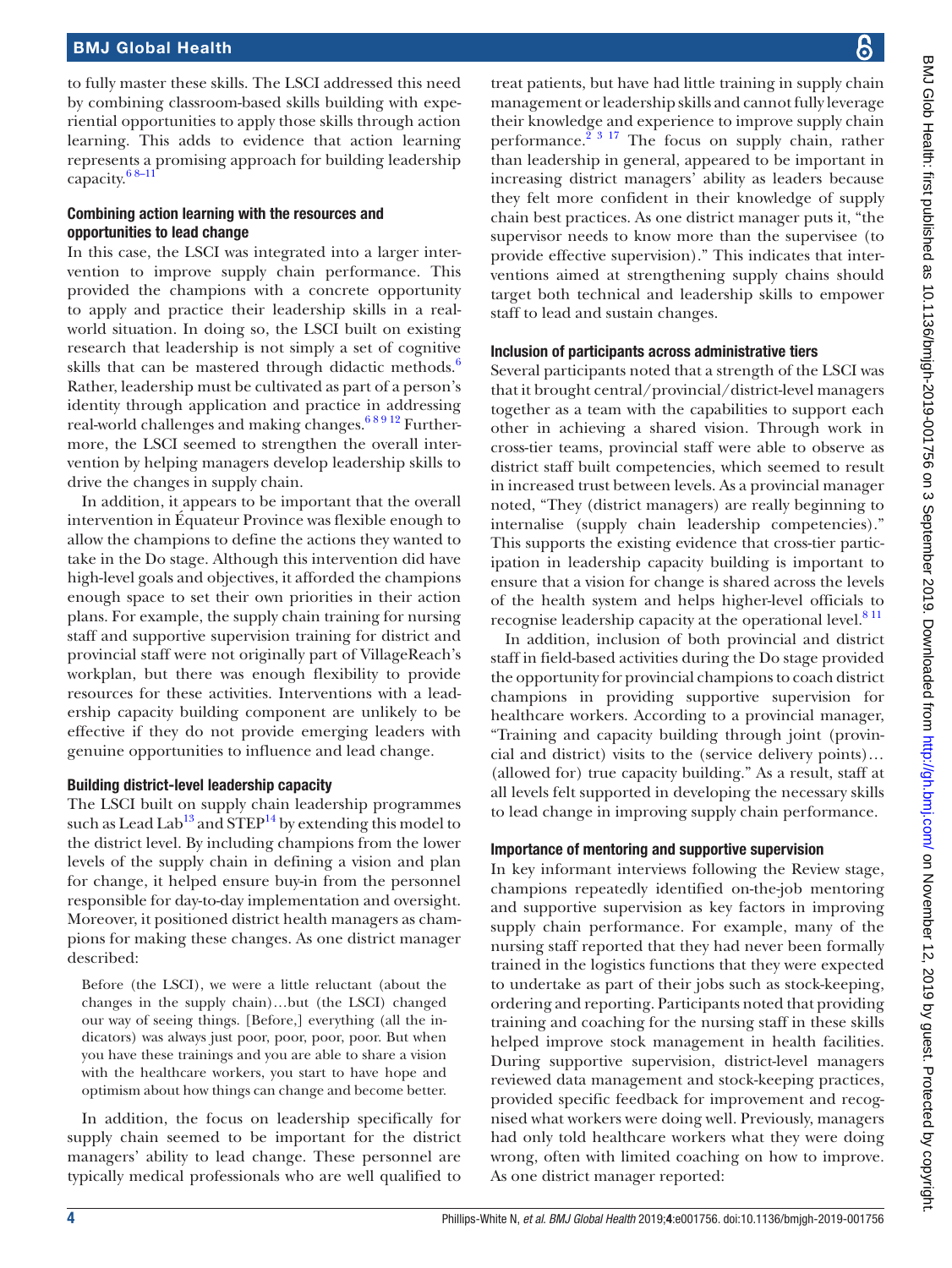Many health workers had limited experience in correctly recording and using data. I spent time with them on different data management tools, explaining the importance of each and assisting them to complete each form. At each visit (to) the health centre, I provided them with feedback and recommendations for further improvement.

Furthermore, there was a perception among the champions that building healthcare worker capacity through supportive supervision helped reduce stockouts. A provincial manager explicitly recommended that future efforts continue building on these processes:

[To reduce stockouts,] supportive supervision should be continued and expanded so that more people can master these skills. The more we can support workers at the operational level, the better things will work.

# **LIMITATIONS**

Although the results of the LSCI indicate that it is a promising model for improving supply chain leadership, there are some limitations associated with these results. The evaluation of the LSCI focused on the champions' perceptions of the LSCI and their observations of changes in supply chain practices and performance. While the qualitative methods used provide important insights about the LSCI, it is not possible to quantify or isolate the effect of the LSCI on the champions' behaviours or on supply chain indicators. Results may also be subject to social desirability bias due to the relationships between the champions and the VillageReach staff conducting the evaluations[.25](#page-5-12)

Furthermore, additional evidence is needed to determine the minimum and optimal durations of leadership training programme with experiential learning components. The LSCI was implemented over 5months, with 3months dedicated to the Do stage, while other successful leadership development programme that use action learning lasted for 6–18 months.<sup>[8 11 26](#page-5-2)</sup> Relatedly, because VillageReach has continued to support supply chain improvement in Équateur as a technical partner of the Ministry of Health, the success of the LSCI in building leadership capacity to sustain high levels of supply chain performance without technical support from an external partner cannot be evaluated. Future investigation should consider how mentoring and coaching for supply chain leaders can be strengthened and sustained within the public health system.

# **CONCLUSION**

The LSCI adds to evidence that classroom-based training targeted at individuals is not enough to build capacity to lead improvements in health system performance. Competencies seem to be best learnt when they are applied to address a specific challenge.<sup>[6 9–11](#page-5-7)</sup> Moreover, integrating the LSCI into supply chain improvement more broadly provided resources to lead changes in a defined time horizon and galvanised the champions to

develop a vision of an immediate, achievable future state. This allowed the action learning approach to be effective, because there was genuine opportunity for the champions to practice leadership in improving supply chain performance.

While leadership is often presented as a building block for health systems strengthening,<sup>4</sup> the LSCI also adds to the evidence that leadership cannot be taught only at the top tiers of the health system. Rather, capable leaders are needed at all levels of the public health supply chain system, as these systems are dynamic and must be responsive to shocks and changes in demand such as outbreaks and natural disasters.<sup>27</sup> Interventions that aim to build capacity for leadership should create space for leadership and innovation at lower levels of the health system.<sup>[6 9 10](#page-5-7)</sup> The health of the population depends on having strong leaders with the supply chain skills to cope with complexity and cultivate resiliency and responsiveness.[2 10](#page-4-1)

Acknowledgements We acknowledge and thank Emmanuelle Assy, Clement Ngombo and Arnold Ngomo for their contributions to the intervention implementation, study design, data collection and analysis. We thank Wamaitha Kairie and Julia Guerette for their assistance with literature review for this paper, and Kim Baker for providing writing assistance, proofreading and language editing.

Contributors NP-W conceptualised the paper, assisted with data collection and analysis, was the principal author and managed all revisions of drafts of the paper. EM designed and led the intervention, led data collection and analysis, and reviewed the paper for intellectual content. FN assisted with the intervention, data collection and analysis, and reviewed the paper for intellectual content. JC, BPM and EL-C provided guidance on the intellectual content and contributed to the review and writing drafts of the paper. FB co-led the intervention and reviewed the paper for intellectual content.

Funding This work was carried out with funding from the Government of Democratic Republic of Congo through the Ministry of Health, Projet de Développement du Systeme de Santé (with funding from the World Bank). The Bill & Melinda Gates Foundation also provided funding.

Competing interests None declared.

Patient consent for publication Not required.

Provenance and peer review Not commissioned; externally peer reviewed.

Data availability statement No additional data are available.

Open access This is an open access article distributed in accordance with the Creative Commons Attribution 4.0 Unported (CC BY 4.0) license, which permits others to copy, redistribute, remix, transform and build upon this work for any purpose, provided the original work is properly cited, a link to the licence is given, and indication of whether changes were made. See: [https://creativecommons.org/](https://creativecommons.org/licenses/by/4.0/) [licenses/by/4.0/](https://creativecommons.org/licenses/by/4.0/).

#### **REFERENCES**

- <span id="page-4-0"></span>1. Nandy R, Berkley S, Davis S, *et al*. No product, no program: the critical role of supply chains in closing the immunization gap. *Vaccine* 2017;35:2101–2.
- <span id="page-4-1"></span>2. Brown A, Jaskiewicz W, McHenry B, *et al*. Building human resources for supply chain management: theory of change, 2019. Available: [https://peoplethatdeliver.org/ptd/sites/default/files/about\\_us\\_files/](https://peoplethatdeliver.org/ptd/sites/default/files/about_us_files/PtD%20Theory%20of%20Change%20Narrative%20Report%20A4%200219_web.pdf) [PtD%20Theory%20of%20Change%20Narrative%20Report%](https://peoplethatdeliver.org/ptd/sites/default/files/about_us_files/PtD%20Theory%20of%20Change%20Narrative%20Report%20A4%200219_web.pdf) [20A4%200219\\_web.pdf](https://peoplethatdeliver.org/ptd/sites/default/files/about_us_files/PtD%20Theory%20of%20Change%20Narrative%20Report%20A4%200219_web.pdf) [Accessed 1 Mar 2019].
- 3. Kasonde M, Steele P. The people factor: an analysis of the human resources landscape for immunization supply chain management. *[Vaccine](http://dx.doi.org/10.1016/j.vaccine.2017.01.084)* 2017;35:2134–40.
- <span id="page-4-2"></span>4. World Health Organization (WHO). Building leadership and management capacity in health. Geneva, 2007. Available: [https://](https://www.who.int/management/FrameworkBrochure.pdf) [www.who.int/management/FrameworkBrochure.pdf](https://www.who.int/management/FrameworkBrochure.pdf) [Accessed 19 Sept 2018].